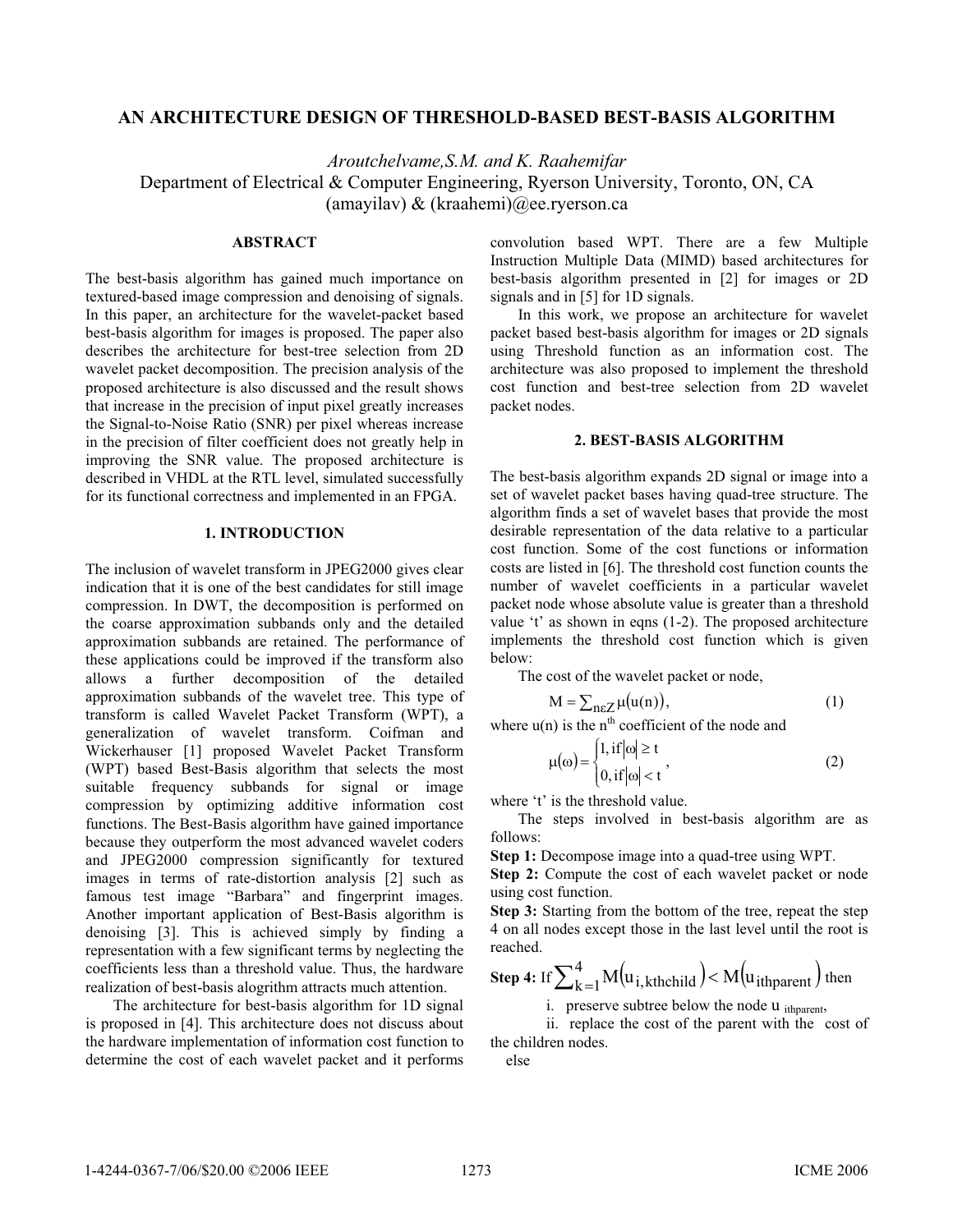

**Fig.1:** *Block Diagram of Best-Basis Architecture*

prune subtree below u <sub>ithparent</sub>. end if;

# **3. THE PROPOSED BEST-BASIS ARCHITECTURE**

The proposed architecture for best-basis algorithm for 2D signal or image is broadly classified into three stages. In the first stage (Step 1 of the best basis algorithm), the WPT decomposition is carried out using lifting steps [7]. The cost of each wavelet packet is calculated in the second stage (Step 2 of the algorithm) and is written into the dual-port best-basis RAM. The final stage (Step 4 of the algorithm) performs best-basis node selection. The block diagram of the best-basis architecture for 2D signals or images is shown in Fig.1.

## **3.1 WPT Architecture (First Stage)**

The WPT decomposition based on lifting scheme for (5,3) and (9,7) biorthogonal wavelet is proposed and discussed in detail by the authors in [8-9]. The odd and even samples of the input signal are read from dual-port input RAM and the coarse and detailed coefficients are written into the input RAM in every clock cycle. The input samples read from the input RAM are fed to both WPT and cost function architectures at the same instant and thus, both computations are carried out simultaneously.

# **3.2 Threshold Cost-Function Architecture (Second Stage)**

The threshold function architecture consists of two comparators and two adders as shown in Fig.2. In each clock cycle, the even and odd values fed to the architecture are compared with the threshold value 't'. If the even value is greater than the threshold value and the cnt even val signal (this signal decides if the valid even value is fed to the architecture) is set high, the count value is incremented

by one using adder  $A_1$ . The output of  $A_1$  is then fed to the next adder  $A<sub>2</sub>$ . If the odd value is greater than the threshold value and the cnt odd val signal is set high, the output of  $A<sub>2</sub>$  is incremented and stored in the "count" register. The output of the register gives the cost of the wavelet packet or node. The cost function output is fed to the best-basis RAM when "best-tree enable" signal is set to zero. When it is set to one, the best-tree selector output is fed to the RAM.



**Fig.2:** *Threshold Cost Function Architecture*



**Fig.3:** *Best-Tree Selector*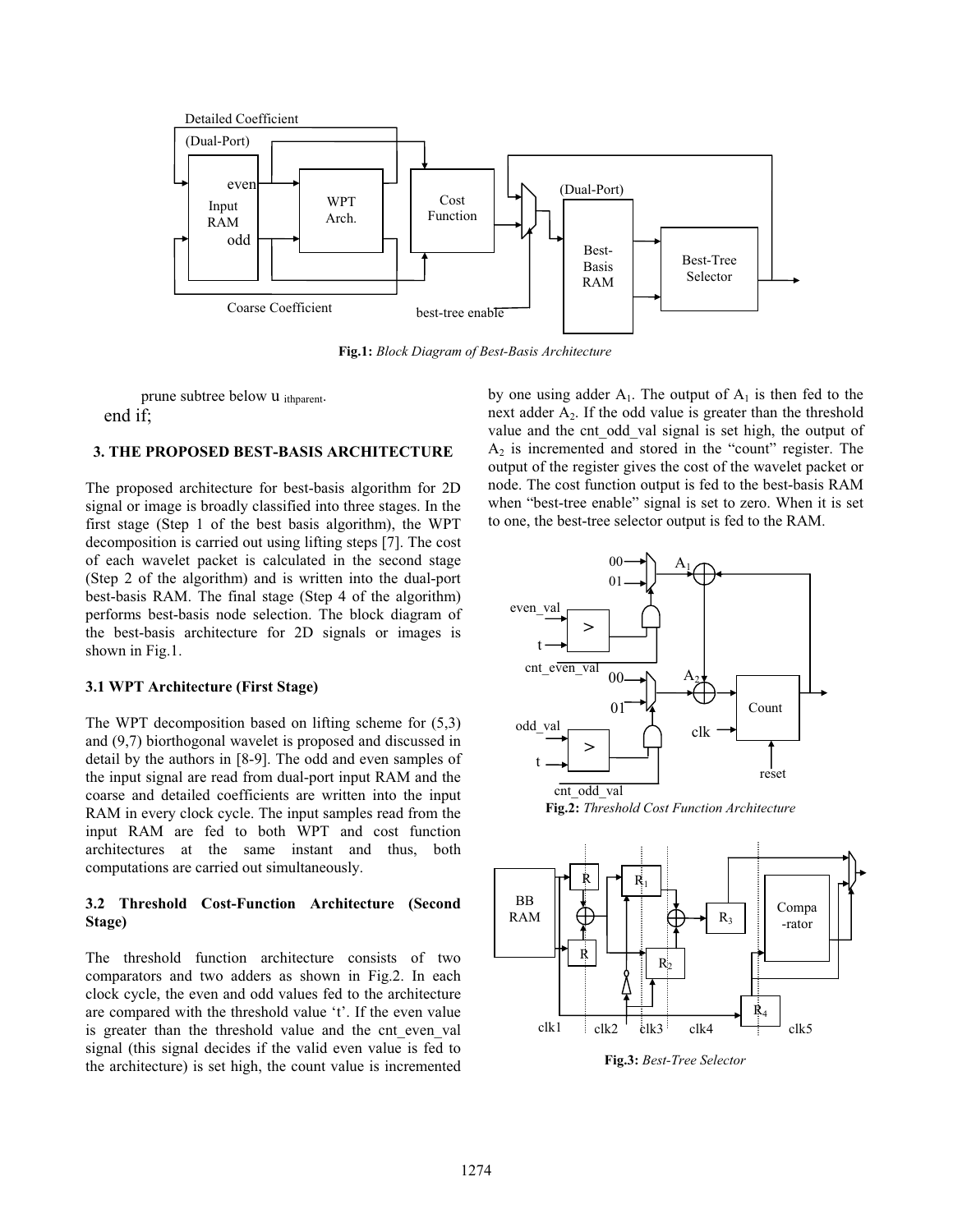

**Fig.4:** *Timing Diagram for Best-Tree Selection*

## **3.3 Best-Tree Selector Architecture (Third Stage)**

The best-tree selector architecture for 2D signal is shown in Fig.3. To determine Best-Basis nodes, the tree is traversed from the bottom and each node is assigned with its cost value relative to the threshold function in this case. The input to the architecture is fed from the dual-port RAM, named Best-Basis RAM. For 2D signal, each parent node is linked to their corresponding four children nodes. Thus, the cost of all the four children nodes have to be added before it is compared with the cost of the parent node. The architecture reads the cost of the two children nodes from the Best-Basis dual-port RAM in the first clock cycle and the cost of the other two nodes are read in the second clock cycle. In the second clock cycle, the cost of the first two children nodes are added and stored in the register  $R_1$ . In the third clock cycle, the cost of the second two children nodes are added and stored in the register  $R_2$ . In the fourth clock cycle, the cost of the parent node is read from the Best-Basis RAM and stored in the register R4. In the same clock cycle, the values in the registers  $R_1$  and  $R_2$  are added and stored in the register  $R<sub>3</sub>$ . In the fifth clock cycle, the total cost of the children nodes stored in the register  $R_3$  and the cost of the parent node stored in the register  $R_4$  are compared. The cost of the parent node is replaced with the total cost of the children nodes if the total cost is less than the parent cost. In the last clock (sixth) cycle, the parent node cost is updated in the Best-Basis RAM. The timing diagram for best-tree selection is shown in Fig.4. The addresses (Best-Basis RAM Addr\_A & B) '9,' '10,' '11,' '12' are the addresses of the children nodes and the address '2' is the parent address whereas the node-cost (Best-Basis RAM Data A  $\&$  B) corresponding to those addresses are shown in Fig.4. The total cost of the children nodes is 798 which is lesser compared to the parent cost of 839. So, the total children node value is selected as best-basis value and it is written into the parent address '2'.

To determine the Best-Basis nodes, the tree is traversed from the bottom and each node is assigned with flag and its cost value based on the threshold function. When the wavelet packet tree is constructed, all the nodes or wavelet packets are marked with flags to one. If the cost of the parent node is less than the total cost of the children nodes associated with the parent node, the flag of the parent node and all the flags of the nodes in the sub-tree of the parent node are set to one. Otherwise, the cost of the parent node is replaced with the total cost of the corresponding children nodes and the flag of the parent node is set to zero leaving the flags of all the nodes in the sub-tree. After the Best-Basis set is determined, the Best-Basis nodes are calculated by performing inverse wavelet transform on the nodes whose flags are set to one.

#### **4. PERFORMANCE EVALUATION**

To explore the effects of the precision of the proposed bestbasis architecture, the image database [10] with total number of fifty images of size 256x256 is used to verify it. The C program is written to compute the average Signal-to-Noise Ratio (SNR) per pixel for the proposed (9,7) waveletpacket based best-basis architecture between the original and the reconstructed images after performing the best-basis algorithm from second and third level of WPT. For various precisions of the filter coefficients and the pixel values, the SNR value is calculated and shown in Table 1. It is evident from Table 1 that the SNR value considerably increases with the increase in the precision of the pixel values but slightly increases with the increase in the filter-coefficient precision. For (5,3) wavelet-packet based best-basis algorithm, the original image and the reconstructed image from best-basis selection are the same. So, the study of the filter-coefficient and the pixel precision is not required.

Before hardware implementation and testing of the proposed architecture is performed, the VHDL model of the proposed (5,3) and (9,7) lifting-based wavelet-packet based Best-Basis algorithm using Threshold cost function for 2Dsignals or images is tested for correct functionality using the ModelSim functional simulation tool. The VHDL model is developed to perform Best-Basis algorithm from two-level and three-level of 2D WPT.